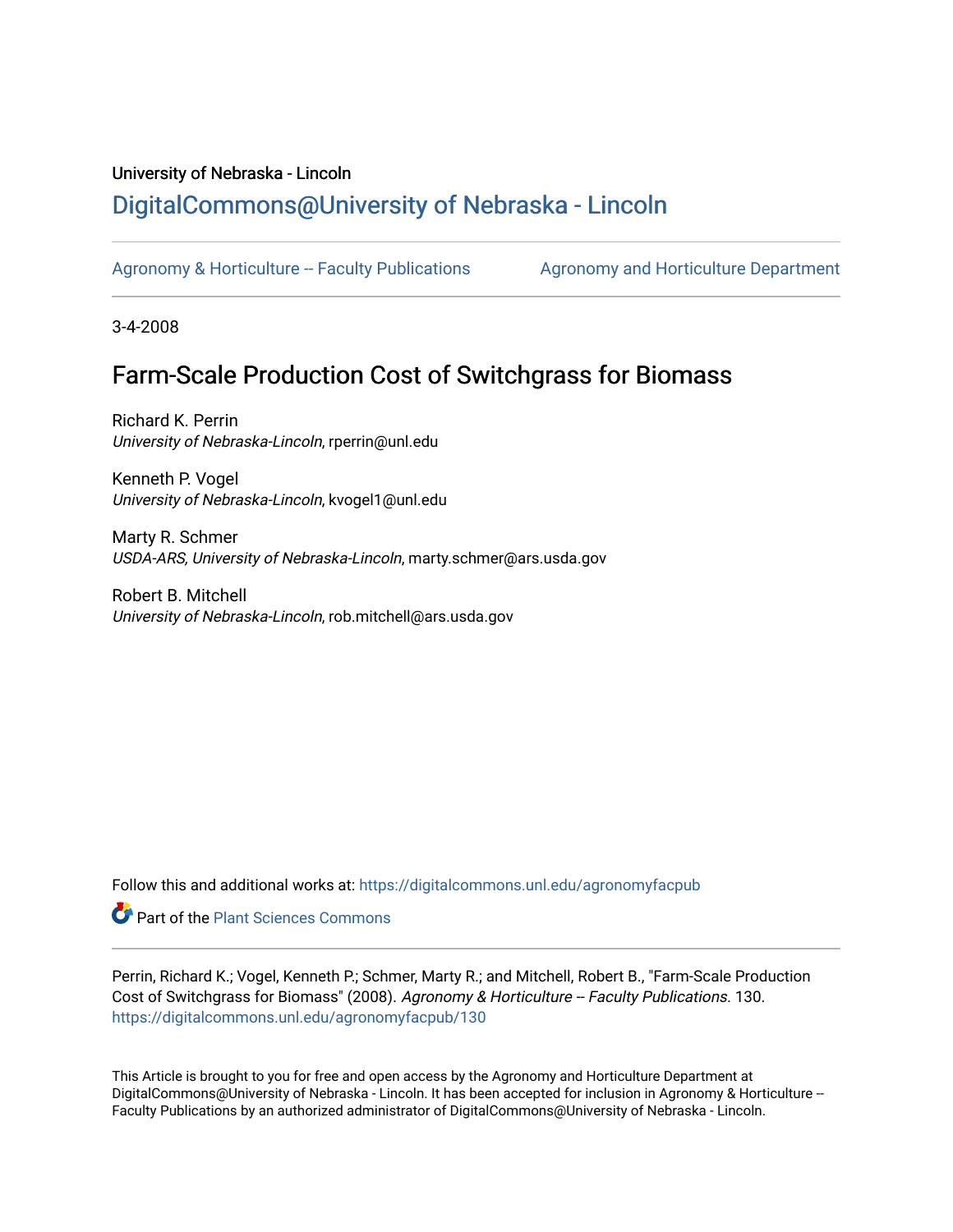## Farm-Scale Production Cost of Switchgrass for Biomass

Richard Perrin • Kenneth Vogel • Marty Schmer · Rob Mitchell

Published online: 4 March 2008  $\circ$  The Author(s) 2008

Abstract The economic potential of cellulosic biomass from switchgrass has heretofore been evaluated using estimates of farm costs based on extrapolation from experimental data and budget estimates. The objective of the project reported here was to estimate the cost of production that would be experienced by farmers on commercial production situations. Switchgrass was produced as a biomass crop on commercial-scale fields by ten contracting farmers located from northern North Dakota to southern Nebraska. Results showed a wide range of yields and costs across the five production years and ten sites, with an overall average cost of \$65.86  $Mg^{-1}$  of biomass dry matter, and annualized yield of 5.0 Mg ha−<sup>1</sup> . The lowcost half of the producers were able to produce at an average cost of \$51.95  $Mg^{-1}$ over the 5-year period. When projected to a full 10-year rotation, their cost fell further to  $$46.26 \text{ Mg}^{-1}$ . We conclude that substantial quantities of biomass feedstock could have been produced in this region at a cost of about \$50  $Mg^{-1}$  at the farm gate, which trans-

Electronic supplementary materials The online version of this article (doi[:10.1007/s12155-008-9005-y\)](http://dx.doi.org/10.1007/s12155-008-9005-y) contains supplementary material, which is available to authorized users.

R. Perrin

Department of Agricultural Economics, University of Nebraska, Lincoln, NE 68583-0922, USA

K. Vogel : M. Schmer : R. Mitchell USDA-ARS and Department of Agronomy and Horticulture, University of Nebraska, Lincoln, NE 68583-0937, USA

K. Vogel  $(\boxtimes)$ USDA-ARS, University of Nebraska, 314 Biochemistry Hall, P.O. Box 830737, Lincoln, NE 68583-0737, USA e-mail: Ken.Vogel@ars.usda.gov

lates to about \$0.13/l of ethanol. These results provide a more reliable benchmark for current commercial production costs as compared to other estimates, which range from \$25 to \$100 Mg<sup>-1</sup>.

Keywords Switchgrass · biomass · bioenergy · economics · ethanol

#### Abbreviations

| hectare (ha)  | $10,000 \text{ m}^2$         |
|---------------|------------------------------|
| megagram (Mg) | $1,000 \; \text{kg}$         |
| <b>CRP</b>    | Conservation Reserve Program |

#### Introduction

The use of fossil fuels to produce energy has induced both increased  $CO<sub>2</sub>$  concentration in the atmosphere and associated climate change and dependencies on politically sensitive international oil markets. These consequences have stimulated both considerable research on alternative energy sources and vigorous policy debates about policies to support them. Meanwhile, grain ethanol production has increased dramatically, raising concerns about unwelcome side effects of that technology, even though it has no promise of replacing more than a small fraction of gasoline for automotive fuel [[19\]](#page-7-0). Ethanol produced from cellulosic sources is thus viewed by many to be a prospective alternative energy source that is both more abundant and more environmentally-friendly than grain ethanol [[16\]](#page-7-0). An estimated 3 to 21 million ha of agricultural land in the USA could be converted to perennial grasses for bioenergy based on theoretical market prices [[13\]](#page-7-0). Land for perennial grass production has been projected to come from the land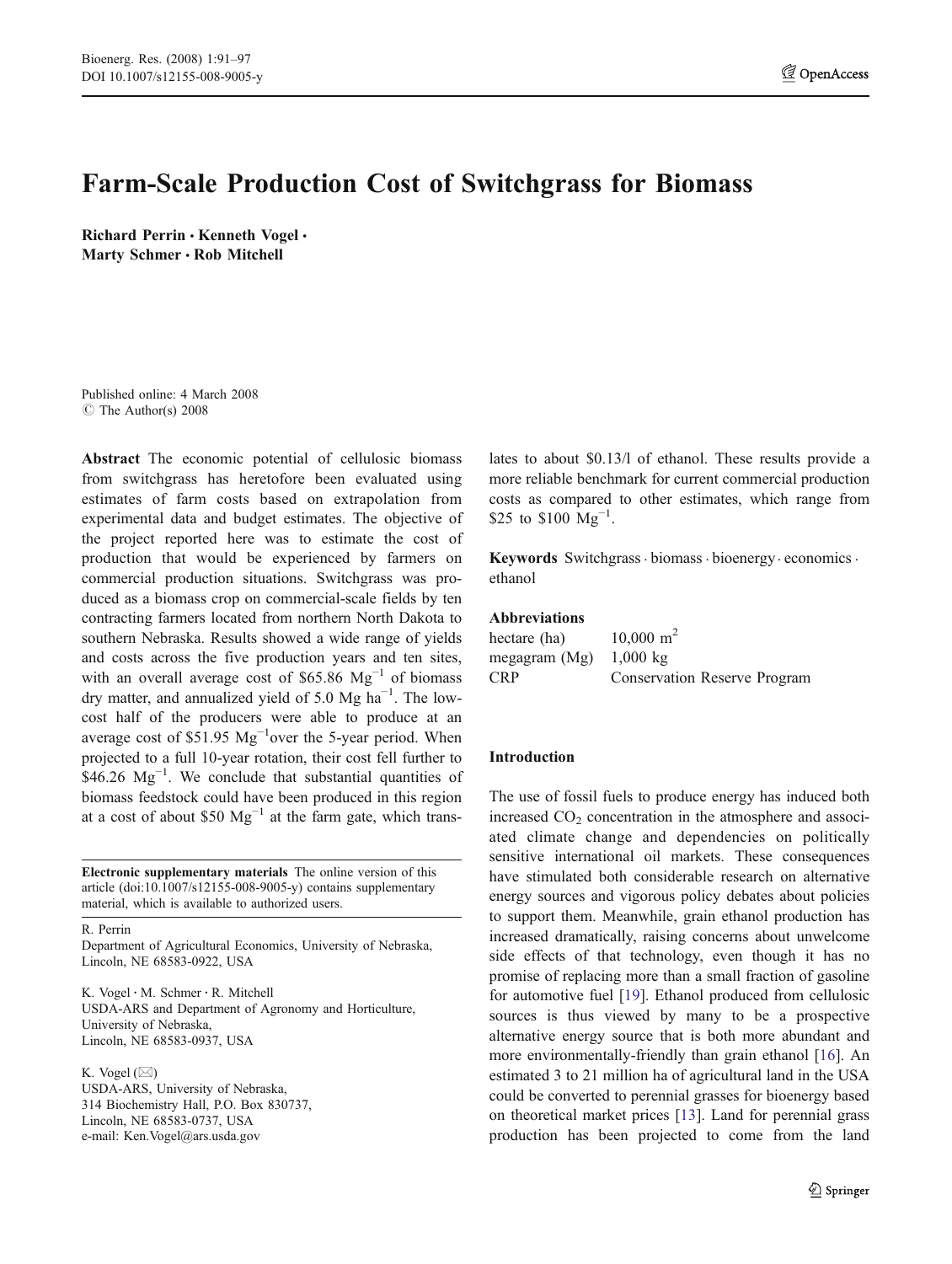currently in crop production, land currently enrolled in the Conservation Reserve Program (CRP), and pastures [\[27](#page-7-0)].

Production technology for producing ethanol from cellulose is not yet commercialized, and may not be for several years, but switchgrass is a potential feedstock for the latent commercial conversion processes. An economic evaluation of a cellulosic energy system based on dedicated biomass crops such as switchgrass must include realistic estimates of the cost of producing the feedstock itself. To date, however, all such evaluations have been based on experimental switchgrass plot data extrapolated to commercial fields, using budgeting techniques and guesses about the relevance of the experimental results to farm-level production technology. The present study addresses this gap in information by summarizing actual costs of biomass production on ten cooperating farmers' fields from Nebraska through North Dakota (Fig. 1). Adapted switchgrass cultivars were planted, grown, and managed as biomass crops for a 5 year period beginning in 2000 in Nebraska and 2001 in South and North Dakota using management practices developed in previous small plot research. Net energy and greenhouse gas implications of this study have been reported elsewhere [\[21](#page-7-0)].

Cooperating farmers were paid for their work and land use. They documented, and project staff verified, all



Fig. 1 Location of field sites where switchgrass was managed as a bioenergy crop

production operations and field biomass. Production and management information from each farm for the 5 year period was used in the analyses presented here. Fields used in the study had characteristics that would have qualified them for enrollment in the Conservation Reserve Program (CRP) of the US Department of Agriculture which pays farmers and land owners to take erodible land out of production and maintain it as planted grasslands or woodlands. The CRP was authorized by the Food Security Act of 1985 and had a goal of removing highly erodible, marginal cropland from crop production.

#### Methods

Site Selection The farms in this study were located in a region where previous economic model analyses indicated switchgrass grown as a biomass energy crop would be economically feasible [[26\]](#page-7-0). The cooperating farmers and their farms used in this study were selected based on recommendations of US Department of Agriculture— Natural Resource Conservation Service (USDA-NRCS) staff for the three states and site visits by co-author Vogel. The USDA-NRCS provides technical land eligibility determinations, conservation planning and practice implementation for the Conservation Reserve Program (CRP). Rainfed fields from southern Nebraska to northern North Dakota were selected to represent a range of biomass production environments likely to occur in this large geographical region and the fields had marginal cropland characteristics that would have qualified them for enrollment in the CRP. Sites are identified in this report with the name of the nearest town. Field size ranged from 3 to 9.5 ha and averaged 6.7 ha. Field sizes, crop history and cultivars are reported elsewhere [\[20](#page-7-0)].

The Nebraska fields were established in 2000 and grown through 2004, while the South Dakota and North Dakota fields were established in 2001 and grown through 2005. With one exception, the fields were grown for five seasons. The exception was at Atkinson, NE, where a portion of the field was abandoned after two unsuccessful attempts at establishing a switchgrass stand. In this particular location, the fields consisted of two "pivot corners" (the un-irrigated corners of a square field with a center pivot irrigation system), one of which was abandoned after year 2. One other site suffered a failed establishment the first year, and a third required partial re-seeding.

The climatic conditions were in general not favorable during these years, as seven of the ten sites experienced rainfall below the 30-year mean, and all but Munich, ND, experienced temperatures above normal (for weather data by site, see Table 10 which is published as supporting informa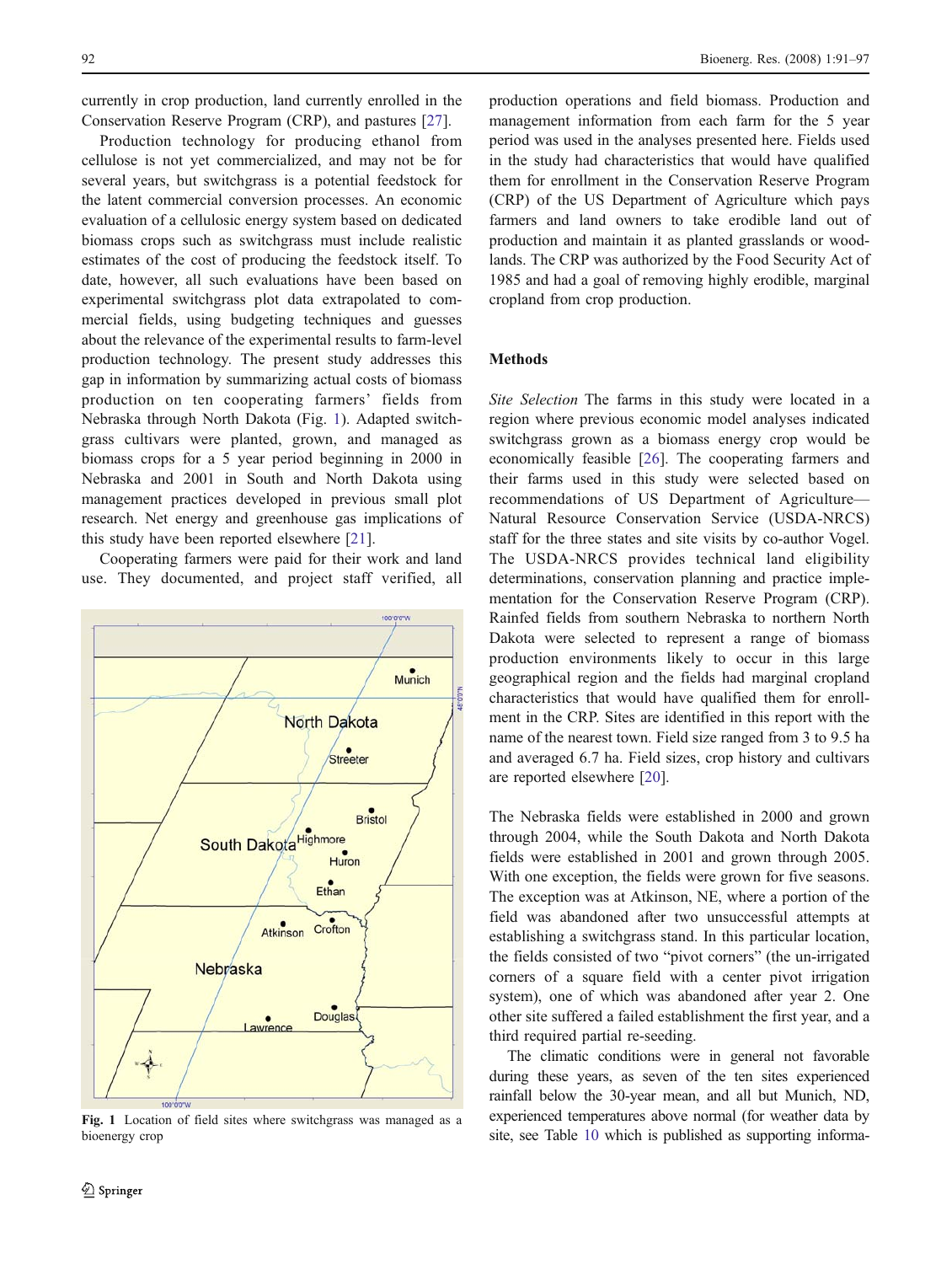tion on the BioEnergy Research website.) The Atkinson and Douglas, NE sites were particularly warm and dry.

Management Protocol Farmer cooperators managed all aspects of crop production and harvest except that the Nebraska switchgrass fields were planted by USDA-ARS, Lincoln, personnel. Commercial custom rates were used for the cost of this service. Cooperators contracted to produce the crop following recommended management practices, in exchange for fixed payments plus in most cases a bonus for harvested switchgrass. A general set of recommended management practices, based on previous small plot research, was given to every cooperator. These management practices detailed seedbed preparation, planting depth, planting dates, herbicide use, and harvesting dates. Cultivars selected for each field were based on prior research within respective geographical regions. Seeding rates were 322 pure live seed per square meter. Soil samples were taken on each field before switchgrass establishment to assess soil fertility. No fertilizer was applied the establishment year. Nitrogen fertilizer rates recommended to farmers in this study were 10 kg N per Mg ha<sup> $-1$ </sup> of expected yield [\[24](#page-7-0)] with a recommended maximum of 112 kg ha<sup>-1</sup> year<sup>-1</sup>. Nitrogen fertilizer application varied by post-establishment harvest years and locations because of farmer management decisions based on soil moisture or drought conditions. Applied N ranged from 0 to 212 kg ha<sup>-1</sup> with a mean application rate of 74 kg ha<sup>-1</sup> year<sup>-1</sup> across all farms for harvest year 2 to 5 (nitrogen rates and herbicide applied at each site are listed in Tables 8 and 9, published as supporting information on the BioEnergy Research website). A USDA agronomist visited each field at least twice during each growing season to monitor switchgrass management, stands, and biomass yields. In mid-summer, prior to harvest, 1.1  $m^2$  quadrants were clipped at 16 locations within each field and the harvested samples were dried and weighed to verify subsequent machine harvested yields. Harvests were completed with conventional hay equipment. Harvested bales were stored at the edge of the field, or at an alternate location convenient for the cooperator. Modern balers are engineered to deliver very uniform bales so cooperators weighed a subset of bales for yield determinations and sampled the bales with a provided bale coring probe to obtain bale samples for determining baled biomass dry matter concentration. Bale core samples were sealed in plastic bags and sent to project headquarters for further analysis of moisture content and other characteristics. All yields were adjusted to a dry weight basis.

Cost Assessment Cooperating farmers did not always implement all recommended management practices for a variety of reasons. Management practices and costs reported herein are those actually adopted and incurred.

Farmers chose to perform some field operations with their own equipment, and other times hired custom operators to perform the field work. To establish costs in the former case, farmers reported the type and size of equipment, along with the hours required. Corresponding power and machinery costs per hour were then taken from Selley et al. [[22\]](#page-7-0), and labor was charged at \$10/h. Services and materials purchased were recorded as the amount actually paid. In a few instances where machinery costs could not be evaluated with these approaches, the average custom rate for the region [[11\]](#page-7-0) was used as the cost of the operation. Land rental rates, as estimated by the cooperating farmers for similar land types in their areas, were within the range of rental rates reported in general surveys of rental rates [\[10](#page-7-0)]. In the case of the Atkinson site, the costs incurred on the abandoned portion of the field were included in total cost for the crop produced on the surviving portion.

Annualization Special considerations involving the time value of money and goods are required to determine the cost of producing perennial crops such as switchgrass. In this study, this is done by calculating the "annualized cost" of production [\[3](#page-7-0), [17\]](#page-7-0), using a real discount rate of 10%. While the average real prime discount rate in the USA is only about 4%, and the historic real rate of return to land is similar [[12\]](#page-7-0), a real rate of 10% is a more conservative estimate of the rate that is appropriate for enterprises with risks comparable to those of a switchgrass crop. To evaluate the sensitivity of results to this assumption, we have calculated that when the interest rate is reduced from 10% to 4%, the average cost per Mg is reduced by 4.1%, with the reduction at individual sites ranging from 2.2% (Huron) to 6.8% (Atkinson.)

To calculate annualized cost per hectare, the present value of the sequence of annual expenditures,  $E_t$ , was first calculated using the 10% discount rate as  $PV = \sum_{t} (E_t / E_t)$  $(1.10)<sup>t</sup>$ ). Planting expenditures were considered to occur at time  $t=0$ , and all other expenditures and the harvest itself were considered to occur at the end of the respective crop year, i.e., at  $t=1,\ldots, 5$ . This present value was converted to an annuity of value A, paid at the end of each year through year 5, such that the present value of the annuity is identical to the present value of the expenditures incurred, viz.,  $A=PV[0.10/(1-(1.10)^{-5})]$ . Thus, actual expenditures over the 5-year period are equivalent in present value to an "annualized" expenditure of A per hectare at the end of each year for the 5 years. To convert this annualized per hectare cost to cost per Mg, the "annualized yield" was calculated in exactly the same manner. Cost per Mg was then obtained by dividing annualized cost by annualized yield.

To provide an estimate of the cost of production for a projected 10-year cropping period, rather than the 5-year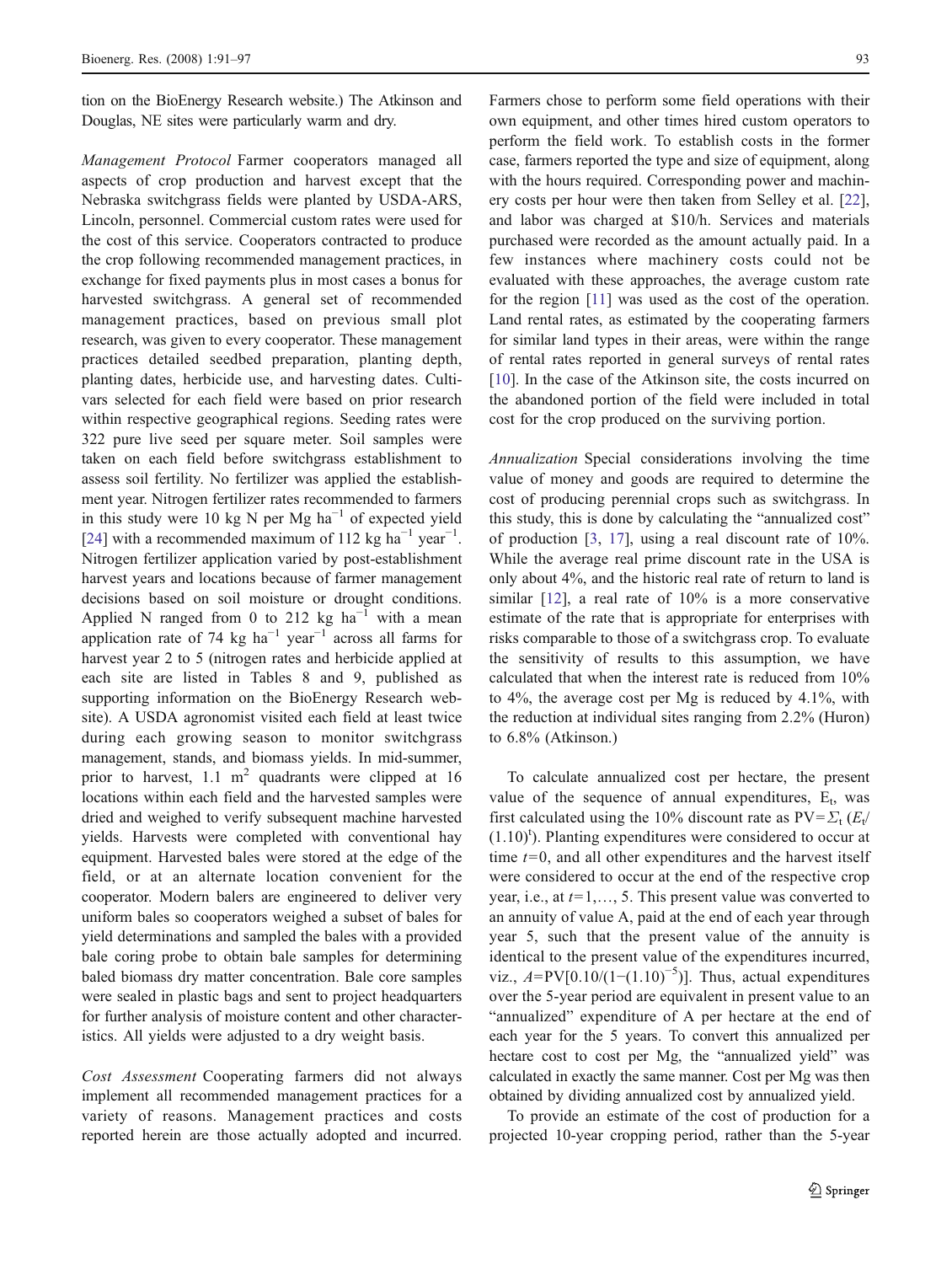



period observed, the average yield and expenditures for the last 4 years at each site were projected to occur at that site for each year from year 6 through year 10. The annualized cost of production over this 10-year period was then calculated as described above.

#### **Results**

Yields for the 5-year study period were lower than yields for a fully established crop, because full production may not be achieved until the third growing season for switchgrass. Average yields across these sites continued to increase through the fourth growing season (Fig. 2). The decrease in yield in year 5 is attributed to environmental conditions and farmer deviation from management guidelines. Year 5 was 2004 for the Nebraska sites and 2005 for the South and North Dakota sites. The Nebraska sites had below average growing season precipitation and above average temperatures in 2004. In 2005, Streeter ND had below normal precipitation and had above normal temperatures. Highmore, SD and Munich, ND had reduced N application rates in 2005. Once established, the crop can be expected to persist more or less indefinitely, but a farmer likely would not keep stands for more than 10 years in order to rotate to other crops or to plant improved switchgrass or other grass cultivars. To account for yield variation through this crop production cycle, we annualized yields over the first 5 years to provide an average yield that accounts for the time value of production, at a 10% annual discount rate. To estimate the annualized yield for a 10 year rotation at these sites, we projected yields from year 6 out to year ten at the average level realized during seasons  $3 - 5$ .

Average annualized dry matter yield across the ten sites for the full 5 years (Table 1) was 5.0 Mg ha<sup>-1</sup>, or 7.0 Mg ha<sup>-1</sup> when extrapolated to a 10-year rotation. Average yields from the five high-yield sites were about 20% higher than this overall average, whereas those from the five low-yield sites were 25% lower. Site-specific annualized yields for the 5-year period ranged widely, from 2.5 to 9.0 Mg ha<sup> $-1$ </sup> (see Table 5, which is published as supporting information on the BioEnergy Research website).

Cost The average annualized cost for 5 years of production on these sites was \$65.86  $Mg^{-1}$  (Table [2\)](#page-5-0), with a range from \$41.54 to \$107.05 (site specific annualized costs are listed in Table 6, which is published as supporting information on the BioEnergy Research website.) At Atkinson, NE, the high-cost site, establishment failed the first year, and again for the second year on about half the site which was then abandoned. The five low-cost sites averaged about 22% lower costs than the overall average, the same fraction as the yield difference. The five high-cost sites averaged 36% higher than the average, a much higher fraction than the yield difference.

The time period in which a field is kept in switchgrass for biomass production (rotation length) affects the cost of production. We calculated the annualized production cost for various rotation lengths, starting at 3 years, increasing to 5 years and extrapolated to 10 years (Fig. [3](#page-5-0); site specific

Table 1 Annualized switchgrass yields on farm fields  $(Mg ha^{-1})$ 

|                             | Rotation length    |                            |  |
|-----------------------------|--------------------|----------------------------|--|
|                             | 5 years (observed) | 10 years<br>(extrapolated) |  |
| Five highest yielding sites | 6.0                | 7.9                        |  |
| All sites                   | 5.0                | 7.0                        |  |
| Five lowest yielding sites  | 3.8                | 5.9                        |  |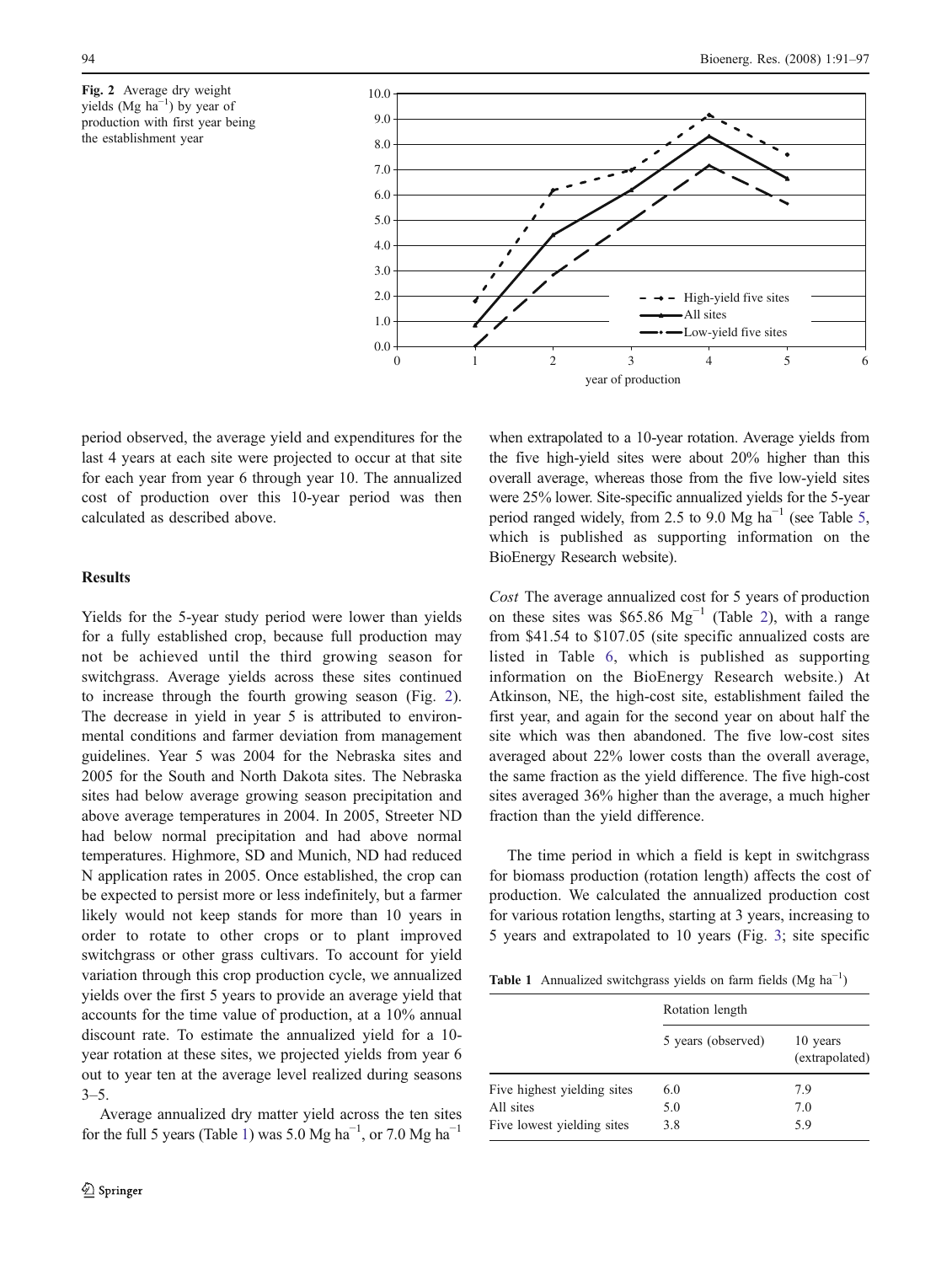<span id="page-5-0"></span>Table 2 Annualized cost of production on farm fields ( $$ Mg<sup>-1</sup> DM$ )

|                         | Rotation length |                                            |  |  |  |
|-------------------------|-----------------|--------------------------------------------|--|--|--|
|                         |                 | 5 years (observed) 10 years (extrapolated) |  |  |  |
| Five highest cost sites | 88.25           | 78.31                                      |  |  |  |
| Five lowest cost sites  | 51.95           | 46.26                                      |  |  |  |
| All sites               | 65.86           | 59.10                                      |  |  |  |

Mg costs are listed in Table 7 which is published online as supporting information on the BioEnergy Research website). Average annualized cost per Mg was \$89.02 for a 3 year rotation, \$70.64 for a 4-year rotation, and \$65.86 for five seasons (as reported above.) We then extrapolated yields and costs to a tenth season, estimating cost and yield as constant for years 6 to 10, at the average of cost and yield for seasons three through five. For this 10-year rotation, average annualized cost per Mg fell to \$59.10, \$46.26 for the five low-cost sites and \$78.31 for the five high-cost sites.

The cost data is broken down by field operation at each site (Table [3](#page-6-0)). The first three operations, seeding, fertilizing and weed control, each accounted on average for approximately 10% of cost, while harvesting accounted for about 25% and land rent for 45%. Table [4](#page-6-0) shows the cost data broken down by category of input. We include machinery and labor expenses together because many operations were performed by custom operators at a single rate per operation, making it impossible to separate the cost into components. Machinery and labor accounted for about a third of cost, materials for about 20%, and land rent for 45%. These results will facilitate reconciliation of these results with other cost estimates and will also allow for adjustment of cost estimates as input prices change, and as input–output ratios change with improved technology.

#### **Discussion**

The farm-level production costs from this study provide a benchmark for the cost of commercial production of switchgrass, stored at the farm gate, using technology available in the central and northern Great Plains at the turn of the century. While the average cost experienced over five seasons was \$65.86  $Mg^{-1}$ , this cost would have fallen to about \$59.10  $Mg^{-1}$  if the rotation period had been extended to 10 years instead of 5. It is reasonable to conclude from this study that substantial quantities of switchgrass could have been produced in the northern Great Plains during this period at a farm-gate cost as low as \$50 Mg<sup>-1</sup>, as half of our producers were able to produce at this cost.

Using a conversion rate of 0.38 l kg<sup>-1</sup> [\[7](#page-7-0)], the farm-gate feedstock cost per liter averaged \$0.173  $1^{-1}$  over the 5 years, falling to  $$0.156$  l<sup>−1</sup> for a simulated 10-year rotation. Comparable figures for the low-cost producers are \$0.137 and \$.122  $\Gamma^{-1}$ , suggesting that substantial quantities of feedstock could have been produced at average costs in the vicinity of \$0.13  $1^{-1}$ . The average cost of transporting round bales to a refinery is estimated [\[12](#page-7-0)] to be about \$13  $t^{-1}$ , or \$0.034  $1^{-1}$  bringing the total cost of switchgrass feedstock \$0.034 <sup>1-1</sup>, bringing the total cost of switchgrass feedstock delivered to the refinery to about \$0.17  $1^{-1}$ . This compares to a net maize feedstock price of \$0.13  $1^{-1}$  at \$2.00 bu<sup>-1</sup>, or \$0.26  $1^{-1}$  at \$4.00 bu<sup>-1</sup>, the approximate range of maize prices paid by ethanol refineries during 2006 and 2007.

Wide disparities have existed among previous estimates of yield and production cost appropriate to the plains, ranging from  $$30-100$  Mg<sup>-1</sup>. Estimates from the mid-1990's [[8,](#page-7-0) [25\]](#page-7-0), based on budgeting procedures, ranged from \$25 to \$30  $Mg^{-1}$  (\$31 to \$37 in 2003 dollars), but did not include land cost, which is about 45% of cost among our producers. Even as late as 2003, yields were estimated at 7.8 Mg ha<sup> $-1$ </sup> for the North Central region [[27](#page-7-0)], contrasted with our producers who experienced annual-



Fig. 3 Annualized cost  $(\$ \ Mg^{-1})$ of switchgrass production, by length of rotation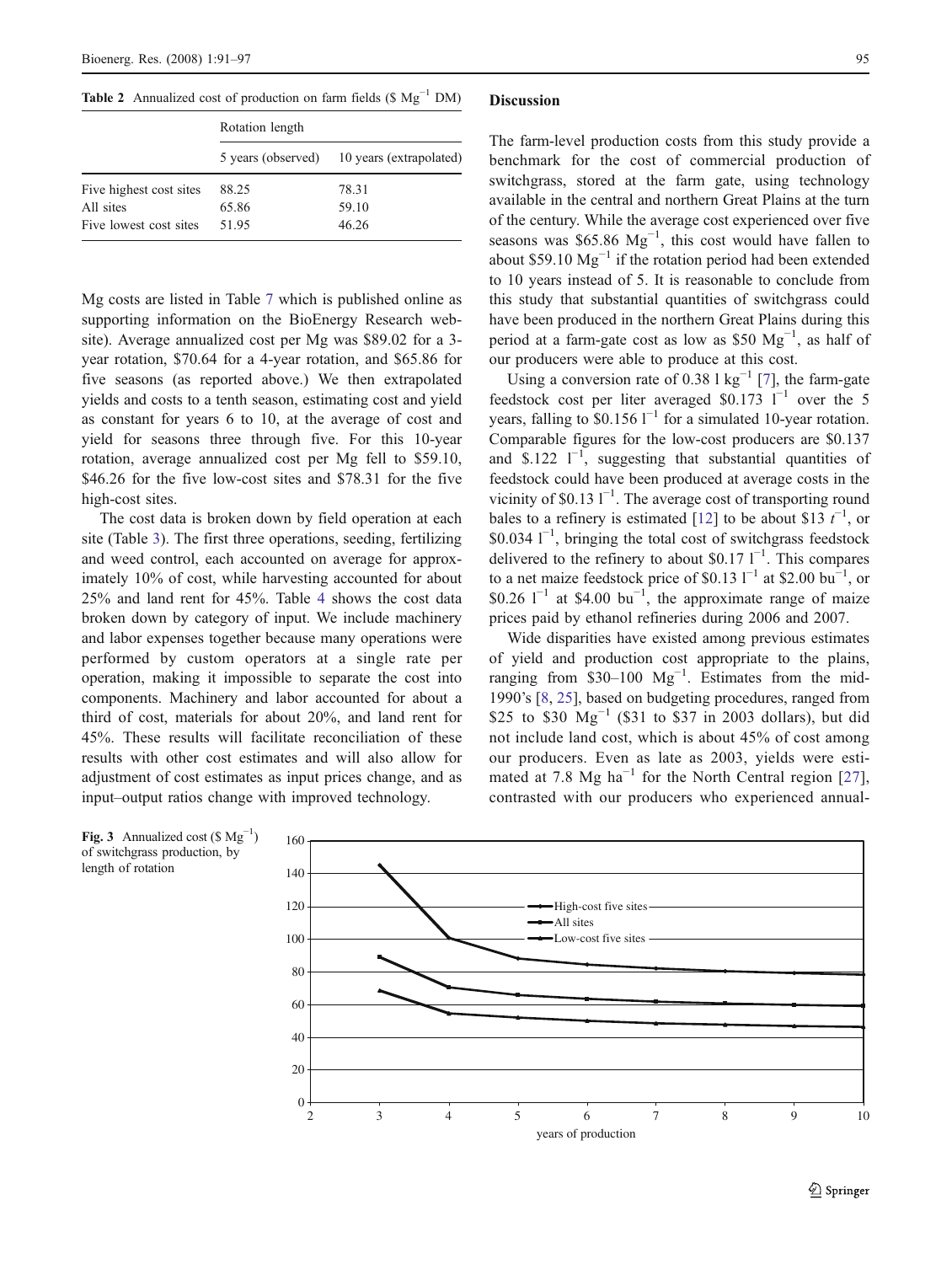<span id="page-6-0"></span>Table 3 Annualized cost per hectare, by farm operation

| <b>Site</b>  | Seedbed and planting        | Fertilizing | Weed control | Harvest | Rent   | Total cost |
|--------------|-----------------------------|-------------|--------------|---------|--------|------------|
|              | $\text{S}$ ha <sup>-1</sup> |             |              |         |        |            |
| Munich, ND   | 25.60                       | 33.31       | 37.05        | 82.01   | 98.84  | 276.80     |
| Streeter, ND | 31.86                       | 23.87       | 40.65        | 54.02   | 64.25  | 214.65     |
| Bristol, SD  | 34.76                       | 46.48       | 65.56        | 107.56  | 118.61 | 372.97     |
| Highmore, SD | 43.90                       | 22.17       | 8.80         | 90.24   | 86.49  | 251.59     |
| Huron, SD    | 37.37                       | 29.26       | 31.19        | 105.32  | 160.62 | 363.75     |
| Ethan, SD    | 31.50                       | 54.71       | 9.43         | 90.28   | 197.68 | 383.61     |
| Crofton, NE  | 26.61                       | 35.65       | 34.91        | 57.74   | 222.39 | 377.30     |
| Atkinson, NE | 43.02                       | 22.58       | 34.72        | 38.24   | 123.55 | 262.11     |
| Douglas, NE  | 22.96                       | 49.84       | 33.18        | 79.10   | 210.04 | 395.12     |
| Lawrence, NE | 21.64                       | 45.23       | 15.34        | 98.68   | 148.26 | 329.15     |
| Weighted avg | 30.21                       | 37.15       | 33.42        | 80.25   | 147.45 | 328.48     |

ized yields of 5.0  $Mg$  ha<sup>-1</sup>, and non-land costs were estimated at \$25.62  $Mg^{-1}$  compared with the average \$36.29  $Mg^{-1}$  for our producers (Table 4.)

We have made cost comparisons for previous studies that examined all cost components for switchgrass production (see Table 11 in the supporting materials.) To facilitate comparisons, we eliminated interest cost for all these studies as well as our own and calculated cost per Mg based on a 5-year rotation, ignoring any production during the establishment year. The cost estimates per Mg, adjusted to 2003 prices, range from \$29.35 by Epplin [[6\]](#page-7-0) for the Oklahoma plains, to \$72.50 by Hallam et al.[\[9](#page-7-0)], and \$95.90 by Duffy and Nanhou [[5](#page-7-0)] for Iowa cropland. The comparable number from our study is \$63.83  $Mg^{-1}$ . The budgeted cost in Oklahoma is low partly because inputs were minimal, partly because land rent equivalent to \$80 ha−<sup>1</sup> is very low, and partly because postulated yield of 9 Mg ha<sup> $-1$ </sup> is high relative to the 6.4 Mg ha<sup> $-1$ </sup> realized by our producers during the 4 maintenance years of the rotation. Costs in Iowa are higher because of higher land rental rates and much higher fertilizer inputs, even though their yield estimates are also considerably higher (11.1 Mg ha<sup>-1</sup> by Hallam et al. [\[9\]](#page-7-0)), based on plot data, and 7.6 Mg ha<sup> $-1$ </sup> postulated by Duffy and Nanhou [[5\]](#page-7-0).

More recently, Pimentel and Patzek [\[18](#page-7-0)] proposed a yield estimate of 10 Mg ha−<sup>1</sup> but reported two different cost estimates. In their Table 3 they specify only \$23  $Mg^{-1}$  for non-land costs, optimistic relative to the experience of our producers. In their Table 4 they report an extremely high total cost of  $$100 \text{ Mg}^{-1}$$ , attributed to an unpublished study that is no longer available at the cited URL. Another recent study [[15](#page-7-0)], based on a 4-year field-scale (8.6 ha) study in northern Italy, reported average yield at 6 Mg  $ha^{-1}$  for the last 3 years, annualized cost at about ∈120  $Mg^{-1}$  (approximately  $$150 \text{ Mg}^{-1}$ .) To the authors' knowledge, this is the only other published study of recorded costs on field scale switchgrass production, though it is not very relevant to cost of production in the USA.

In comparison to crops such as maize, only a fraction of the research on developing improved cultivars or hybrids and improved management practices has been conducted for switchgrass. Improved management practices can result in both increased biomass and ethanol yields per hectare and can also result in reduced production costs per Mg of biomass. As an example, the farmers in this study who had the lowest production costs were those that were able to obtain harvestable yields the establishment year because of good weed control by the use of herbicides which controlled both broadleaf and grass annual weeds. Two of these low-cost producers had previous experience with switchgrass, indicating the importance of farmer experience in lowering production cost. They subsequently also had higher than average second year yields.

All the cultivars used in this study [\[20](#page-7-0)] were developed primarily for use in pasture production systems and not for

Table 4 Weighted average annualized cost of producing switchgrass as a bioenergy crop by category of input

| Annualized Costs     |              |
|----------------------|--------------|
| $$$ ha <sup>-1</sup> | $$Mg^{-1a}$$ |
|                      |              |
| 13.82                | 2.77         |
| 8.60                 | 1.72         |
| 5.98                 | 1.20         |
| 15.34                | 3.08         |
| 64.91                | 13.01        |
| 108.66               | 21.78        |
|                      |              |
| 16.39                | 3.29         |
| 24.82                | 4.98         |
| 31.17                | 6.25         |
| 72.37                | 14.51        |
| 181.03               | 36.29        |
| 147.45               | 29.56        |
| 328.48               | 65.86        |
|                      |              |

<sup>a</sup> Calculated at the average annualized yield of 5.0 Mg ha<sup>-1</sup>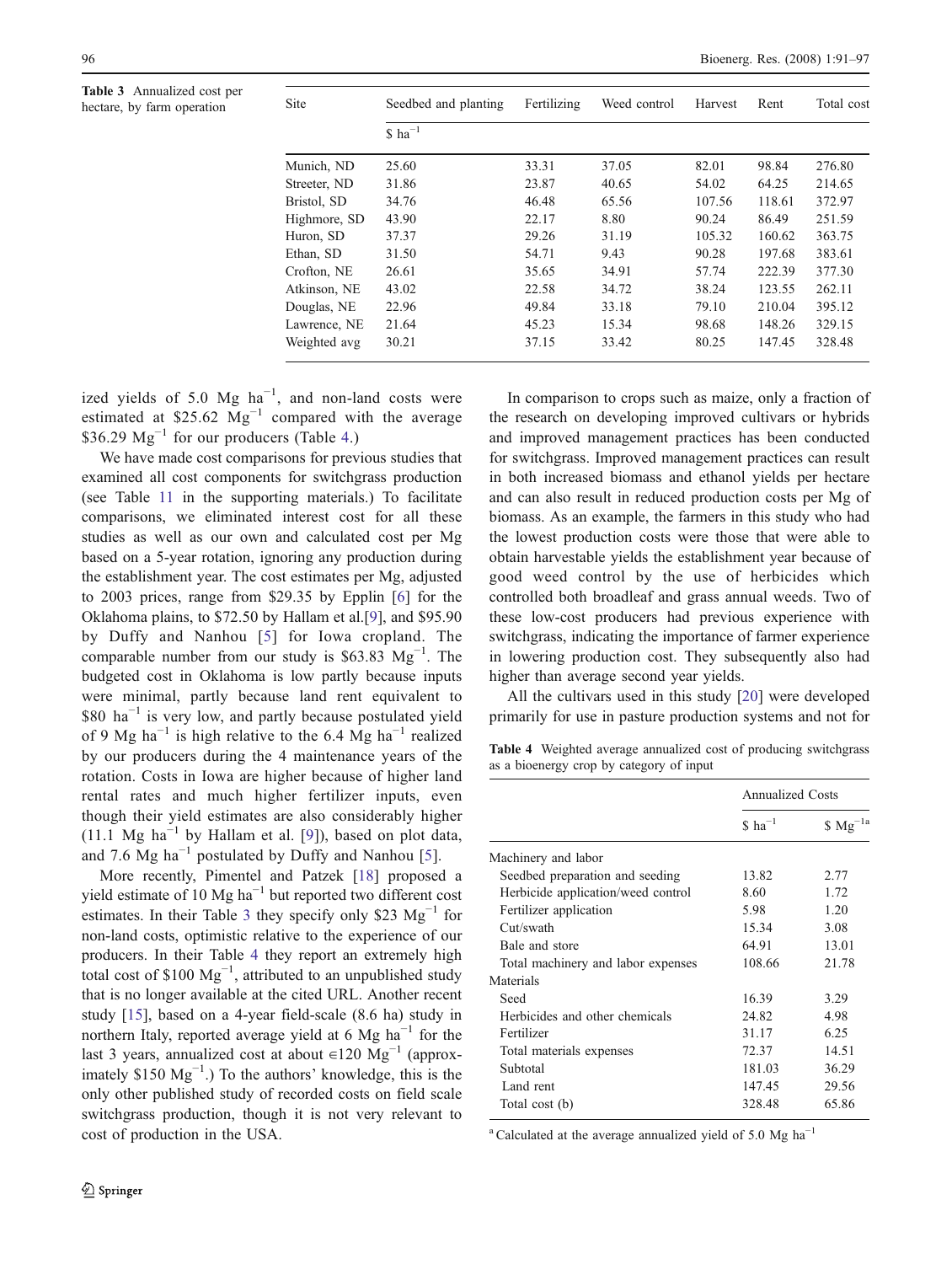<span id="page-7-0"></span>high yield biomass energy production systems. To enhance economic production efficiency of biomass feedstocks for crops such as switchgrass, higher yielding cultivars or hybrids developed specifically for use as biomass energy crops and associated management practices will need to be developed for each major agroecosystem where these crops will be grown. Traditional breeding techniques have increased yield performance of switchgrass by 20 to 30% from existing parent types [13]. It is expected that further improvements in both genetics and breeding technology including the use of molecular markers will result in higher yielding cultivars and hybrids and improved agronomics (production system management practices and inputs) for dedicated energy crops such as switchgrass, which will further improve biomass yields, conversion efficiency, and Net Energy Value [23]. As an indicator of the improvement potential, switchgrass biomass yields in recent yield trials in Nebraska, South Dakota, and North Dakota [1, 2, 4] were 50% greater than achieved in this study.

Acknowledgements This work was supported by grants from the US Department of Energy, the Agricultural Research Service of the US Department of Agriculture, and by the Nebraska Agricultural Research Division.

Open Access This article is distributed under the terms of the Creative Commons Attribution Noncommercial License which permits any noncommercial use, distribution, and reproduction in any medium, provided the original author(s) and source are credited.

#### **References**

- 1. Boe A (2007) Variation between two switchgrass cultivars for components of vegetative and seed biomass. Crop Sci 47:636–642
- 2. Berdahl J, Frank A, Krupinsky J, Carr P, Hanson J, Johnson H (2005) Biomass yield, phenology, and survival of diverse switchgrass cultivars and experimental strains in western North Dakota. Agron J 97:549–555
- 3. Burt O (1992) Allocation of capital costs in enterprise budgets. In: Adhearn M, Vasavada U (eds) Costs and returns for agricultural commodities: advances in concepts and measurement. Westview Press, Oxford, pp 259–257
- 4. Casler M, Vogel K, Taliaferro C, Wynia R (2004) Latitudinal adaptation of switchgrass populations. Crop Sci 44:293–403
- 5. Duffy M, Nanhou V (2001) Costs of producing switchgrass for biomass in southern Iowa. PM 1866, Iowa State University Extension, Ames, Iowa. [http://www.extension.iastate.edu/Publications/](http://www.extension.iastate.edu/Publications/PM1866.pdf) [PM1866.pdf](http://www.extension.iastate.edu/Publications/PM1866.pdf). 21 October 2007 [Duffy M, Nanhou V. (2002) Costs of producing switchgrass for biomass in southern Iowa. In: Janick J, Whipkey A (ed) Trends in New Crops and New Uses. ASHS Press, Alexandria, VA, pp 267–274]
- 6. Epplin F (1996) Cost to produce and deliver switchgrass to an ethanol conversion facility in the southern plains of the United States. Biomass and Bioenergy 11:459–467
- 7. Farrell A, Plevin R, Turner B, Jones A, O'Hare M, Kammen D (2006) Ethanol can contribute to energy and environmental goals. Science 311:506–508
- 8. Graham R, Lichtenberg E, Roningen V, Shapouri H, Walsh M (1995) The economics of biomass production in the United States. In: Proceedings of the Second Biomass Conference of the Americas, Portland, OR, 21–24 August, pp. 1314–1323. NREL/CP-2008098, DE 95009230. Golden, CO: National Renewable Energy Laboratory.
- 9. Hallam A, Anderson I, Buxton D (2001) Comparative economic analysis of perennial, annual, and intercrops for biomass production. Biomass Bioenergy 21:407–424
- 10. Johnson B, Raymond A (2005) Nebraska farm Real Estate Market Developments, 2004–2005. University of Nebraska-Lincoln. <http://www.agecon.unl.edu/realestate.html>. Cited 21 May, 2007.
- 11. Jose H, Brown L. (2004) Nebraska farm custom rates—part I. Nebraska Cooperative Extension EC04-823-A, Lincoln, Nebraska, 2004. Later editions at <http://www.agecon.unl.edu/resource.html>
- 12. Mapemba L, Epplin F, Taliaferro C, Huhnke R (2007) Biorefinery feedstock production on Conservation Reserve Program land. Rev Agr Econ 29:227–246
- 13. McLaughlin S, De La Torre Ugarte D Jr, Garten C, Lynd L, Sanderson M, Tolbert V, Wolf D (2002) High-value renewable energy from prairie grasses. Environ Sci Technol 36:2122–2129
- 14. McLaughlin SB, Kszos LA (2005) Development of switchgrass (Panicum virgatum) as a bioenergy feedstock in the United States. Biomass Bioenergy 28:515–535
- 15. Monti A, Fazio S, Lychnaras V, Soldatos P, Venturi G (2005) A full economic analysis of switchgrass under different scenarios in Italy estimated by BEE model. Biomass Bioenergy 31:177–185
- 16. Perlack R, Wright L, Turhollow A, Graham R, Stokes B, Erbach D (2005) Biomass as Feedstock for a Bioenergy and Bioproducts Industry: The Technical Feasibility of a Billion Ton Annual Supply (ORNL/TM-2005/66) (Oak Ridge Natl. Lab., Oak Ridge, TN). [http://feedstockreview.ornl.gov/pdf/billion\\_ton\\_vision.pdf](http://feedstockreview.ornl.gov/pdf/billion_ton_vision.pdf). Cited 24 October 2007
- 17. Perrin R (1972) Asset replacement principles. Am J Agr Econ 54:60–67
- 18. Pimentel D, Patzek T (2005) Ethanol production using corn, switchgrass, and wood; biodiesel production using soybean and sunflower. Nat Resources Research 14:65–76
- 19. Runge C, Senauer B (2007) How biofuels could starve the poor. Foreign Affairs 86(3):41–53
- 20. Schmer M, Vogel K, Mitchell R, Moser L, Eskridge K, Perrin R (2006) Establishment stand thresholds for switchgrass grown as a bioenergy crop. Crop Sci 46(1):157–161
- 21. Schmer MR, Vogel KP, Mitchell RB, Perrin RK (2008) Net Energy of Cellulosic Ethanol from Switchgrass. Proc Natl Acad Sci U S A 105(2):464–469
- 22. Selley R, Barrett T,Klein R (2004) Nebraska crop budgets, 2004, Nebraska Cooperative Extension EC04-872-S, Lincoln Nebraska, Later editions at <http://www.agecon.unl.edu/resource.html>
- 23. Vogel K, Jung H (2001) Genetic modification of herbaceous plants for feed and fuel. Crit Rev Plant Sci 20:15–50
- 24. Vogel KP, Brejda JJ, Walters DT, Buxton DR (2002) Switchgrass biomass production in the Midwest USA: harvest and nitrogen management. Agronomy J 94:413–420
- 25. Walsh, M. (1994) Production costs and supply of biomass by U.S. region. Oak Ridge Nationsl Lab, Tennessee, USA. CONF-9410357, Oak Ridge National Laboratory (2007) [http://www.](http://www.osti.gov/bridge/servlets/purl/82383-k6Bi4n/webviewable/82383.pdf) [osti.gov/bridge/servlets/purl/82383-k6Bi4n/webviewable/82383.](http://www.osti.gov/bridge/servlets/purl/82383-k6Bi4n/webviewable/82383.pdf) [pdf](http://www.osti.gov/bridge/servlets/purl/82383-k6Bi4n/webviewable/82383.pdf). Cited 24 October 2007
- 26. Walsh ME (1998) U.S. bioenergy crop economic analyses: status and needs. Biomass Bioenergy 14:341–350
- 27. Walsh M, De La Torre Ugarte D, Shapouri H, Slinsky S (2003) Bioenergy crop production in the United States: potential quantities, land use changes, and economic impacts on the agricultural sector. Environ Res Econ 24(4):313–333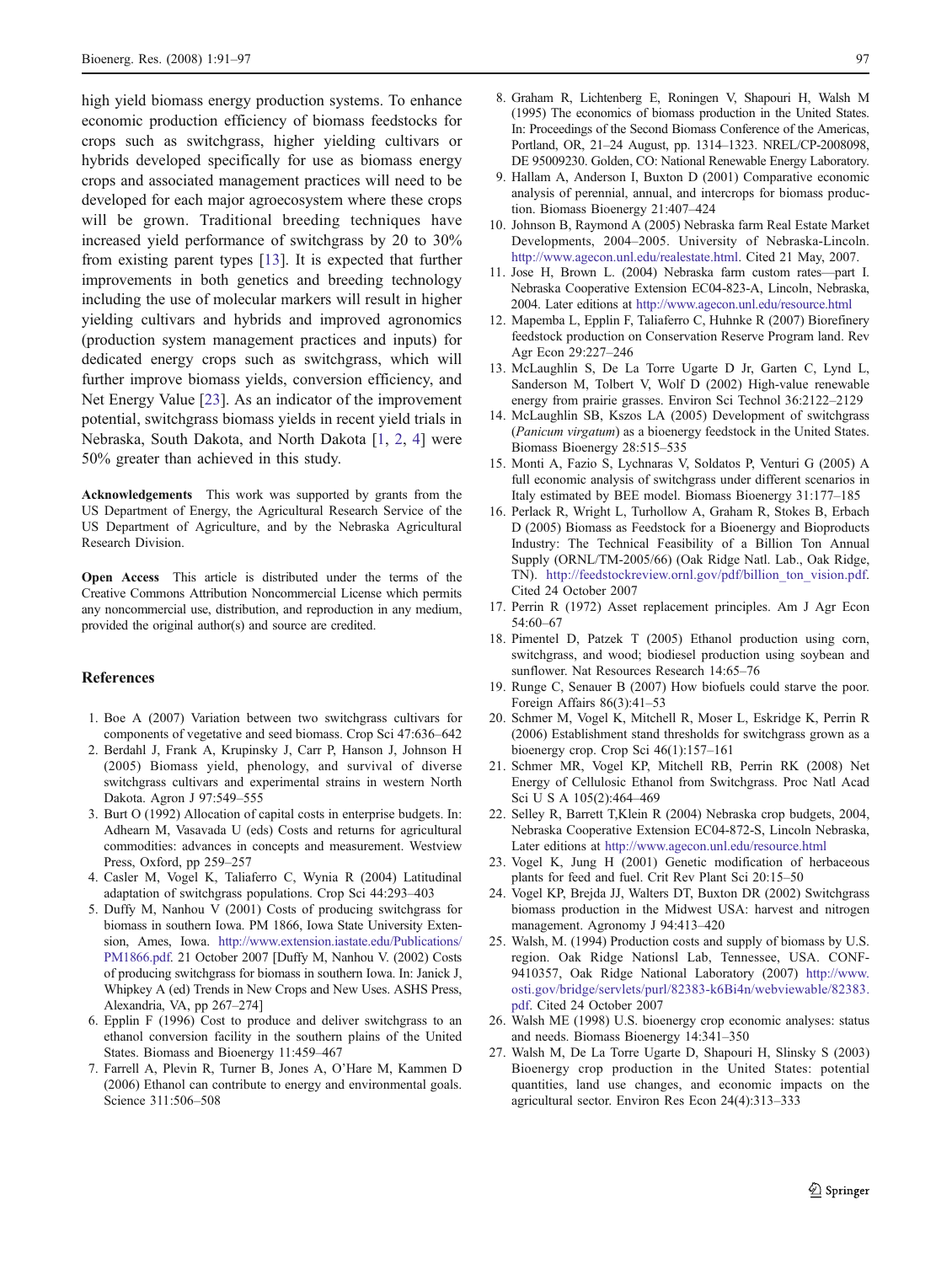### **SUPPORTING INFORMATION (Published on BioEnergy Research website)**

4 Table 5. Switchgrass dry weight yield by site and year (Mg ha<sup>-1</sup>).

|              |              | annualized     |     |                |      |          |
|--------------|--------------|----------------|-----|----------------|------|----------|
| Site         | $\mathbf{1}$ | $\overline{2}$ | 3   | $\overline{4}$ | 5    | $(10\%)$ |
| Munich, ND   | 0.9          | 4.6            | 8.2 | 8.4            | 6.9  | 5.5      |
| Streeter, ND | 0.0          | 4.6            | 5.0 | 8.3            | 6.1  | 4.5      |
| Bristol, SD  | 4.4          | 8.7            | 9.9 | 11.4           | 12.1 | 9.0      |
| Highmore, SD | 0.0          | $0.0\,$        | 8.4 | 8.3            | 3.7  | 3.8      |
| Huron, SD    | 4.6          | 7.6            | 6.6 | 10.5           | 5.4  | 6.8      |
| Ethan, SD    | 0.0          | 4.0            | 8.0 | 7.0            | 6.1  | 4.7      |
| Crofton, NE  | 0.0          | 2.9            | 4.8 | 7.2            | 6.3  | 3.9      |
| Atkinson, NE | 0.0          | 1.4            | 1.9 | 4.9            | 5.6  | 2.5      |
| Douglas, NE  | 0.0          | 6.1            | 3.9 | 8.8            | 7.5  | 4.9      |
| Lawrence, NE | $0.0\,$      | 4.6            | 5.2 | 7.1            | 6.2  | 4.3      |
| Weighted avg | 0.9          | 4.4            | 6.2 | 8.3            | 6.6  | 5.0      |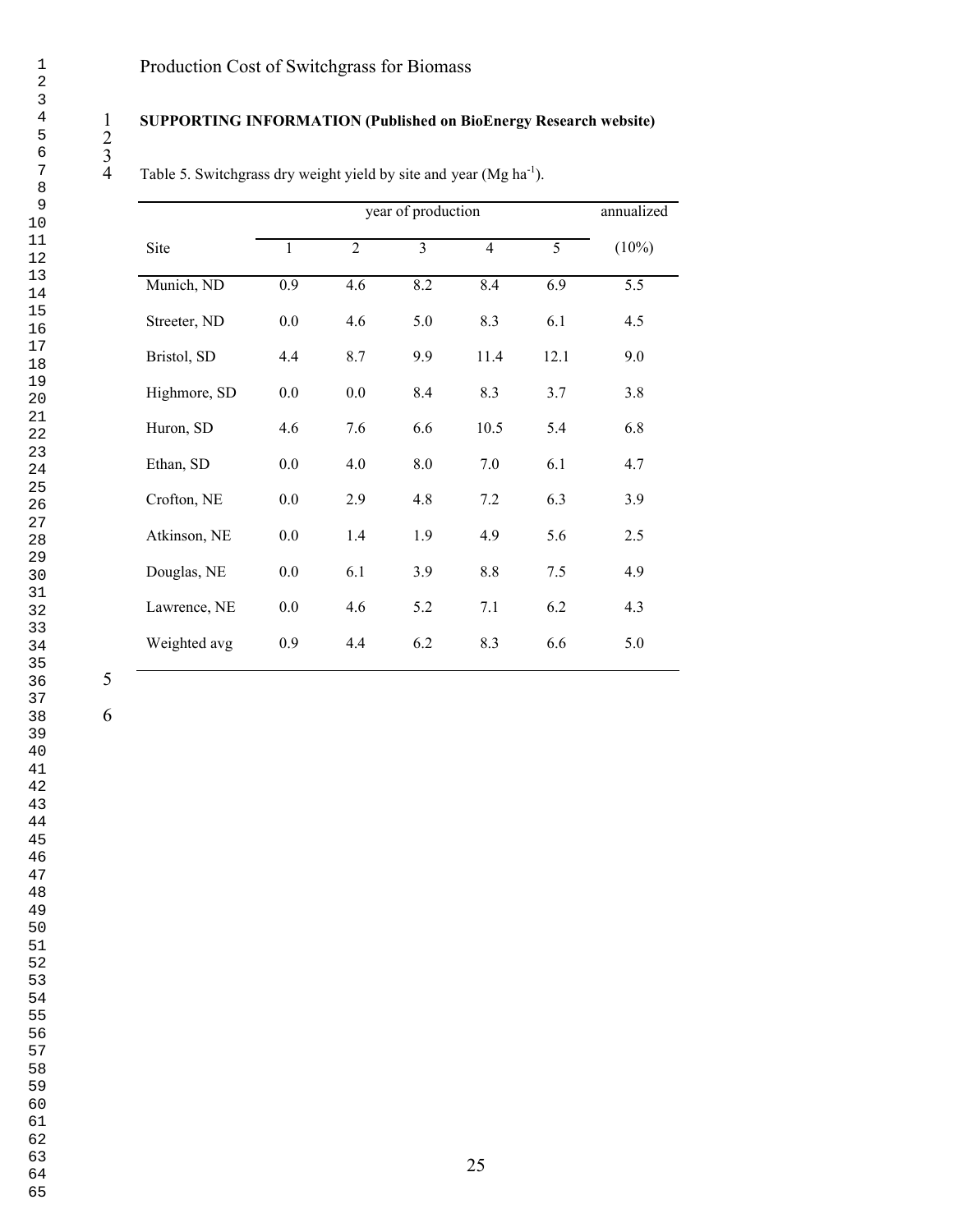1 Table 6. Annualized production cost by site and rotation length (\$ Mg<sup>-1</sup>). Production year 6 through ten

|              | Rotation length (years) |                |        |        |                |       |       |       |
|--------------|-------------------------|----------------|--------|--------|----------------|-------|-------|-------|
| Site         | 3                       | $\overline{4}$ | 5      | 6      | $\overline{7}$ | 8     | 9     | 10    |
| Munich, ND   | 65.15                   | 54.77          | 50.56  | 48.65  | 47.38          | 46.47 | 45.80 | 45.28 |
| Streeter, ND | 74.17                   | 52.14          | 47.77  | 45.32  | 43.70          | 42.56 | 41.72 | 41.07 |
| Bristol, SD  | 54.14                   | 46.54          | 41.54  | 39.90  | 38.78          | 37.98 | 37.37 | 36.90 |
| Highmore, SD | 88.47                   | 67.55          | 66.52  | 63.59  | 61.67          | 60.32 | 59.32 | 58.55 |
| Huron, SD    | 61.03                   | 51.59          | 53.35  | 52.01  | 51.09          | 50.41 | 49.90 | 49.50 |
| Ethan, SD    | 100.54                  | 83.01          | 81.67  | 78.85  | 76.98          | 75.66 | 74.68 | 73.93 |
| Crofton, NE  | 154.99                  | 109.66         | 96.13  | 91.69  | 88.78          | 86.73 | 85.21 | 84.05 |
| Atkinson, NE | 253.06                  | 139.96         | 107.05 | 101.44 | 97.78          | 95.21 | 93.32 | 91.88 |
| Douglas, NE  | 116.04                  | 88.81          | 80.38  | 77.61  | 75.79          | 74.50 | 73.55 | 72.81 |
| Lawrence, NE | 101.59                  | 82.81          | 75.99  | 73.39  | 71.67          | 70.46 | 69.57 | 68.88 |
| Weighted avg | 89.02                   | 70.64          | 65.86  | 63.38  | 61.76          | 60.61 | 59.76 | 59.10 |

extrapolated using the mean costs and yields from production years 2 through 5.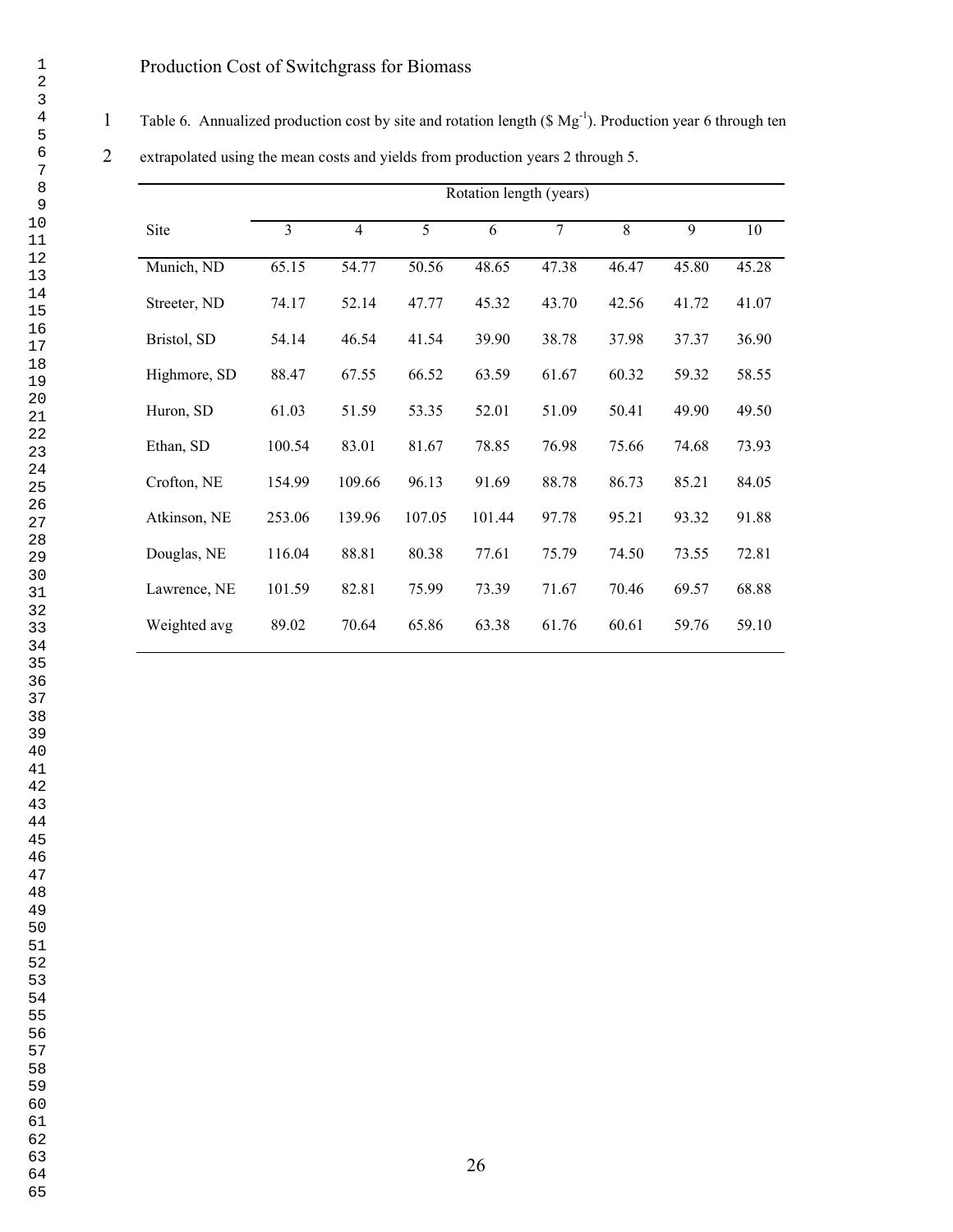Table 7. Summary of annualized production cost by site, per hectare and per Mg, five years and projected

to ten years .

| Site         |                      | Five years (observed) |           | Ten years (projected) |
|--------------|----------------------|-----------------------|-----------|-----------------------|
|              | $$$ ha <sup>-1</sup> | $$Mg^{-1}$$           | $ha^{-1}$ | $$Mg^{-1}$$           |
| Munich, ND   | 277                  | 50.56                 | 274       | 45.28                 |
| Streeter, ND | 215                  | 47.77                 | 208       | 41.07                 |
| Bristol, SD  | 373                  | 41.54                 | 353       | 36.90                 |
| Highmore, SD | 252                  | 66.52                 | 251       | 58.55                 |
| Huron, SD    | 364                  | 53.35                 | 351       | 49.50                 |
| Ethan, SD    | 384                  | 81.67                 | 391       | 73.93                 |
| Crofton, NE  | 377                  | 96.13                 | 374       | 84.05                 |
| Atkinson, NE | 271                  | 107.05                | 263       | 91.88                 |
| Douglas, NE  | 395                  | 80.38                 | 404       | 72.81                 |
| Lawrence, NE | 329                  | 75.99                 | 337       | 68.88                 |
| Weighted avg | 328                  | 65.86                 | 327       | 59.10                 |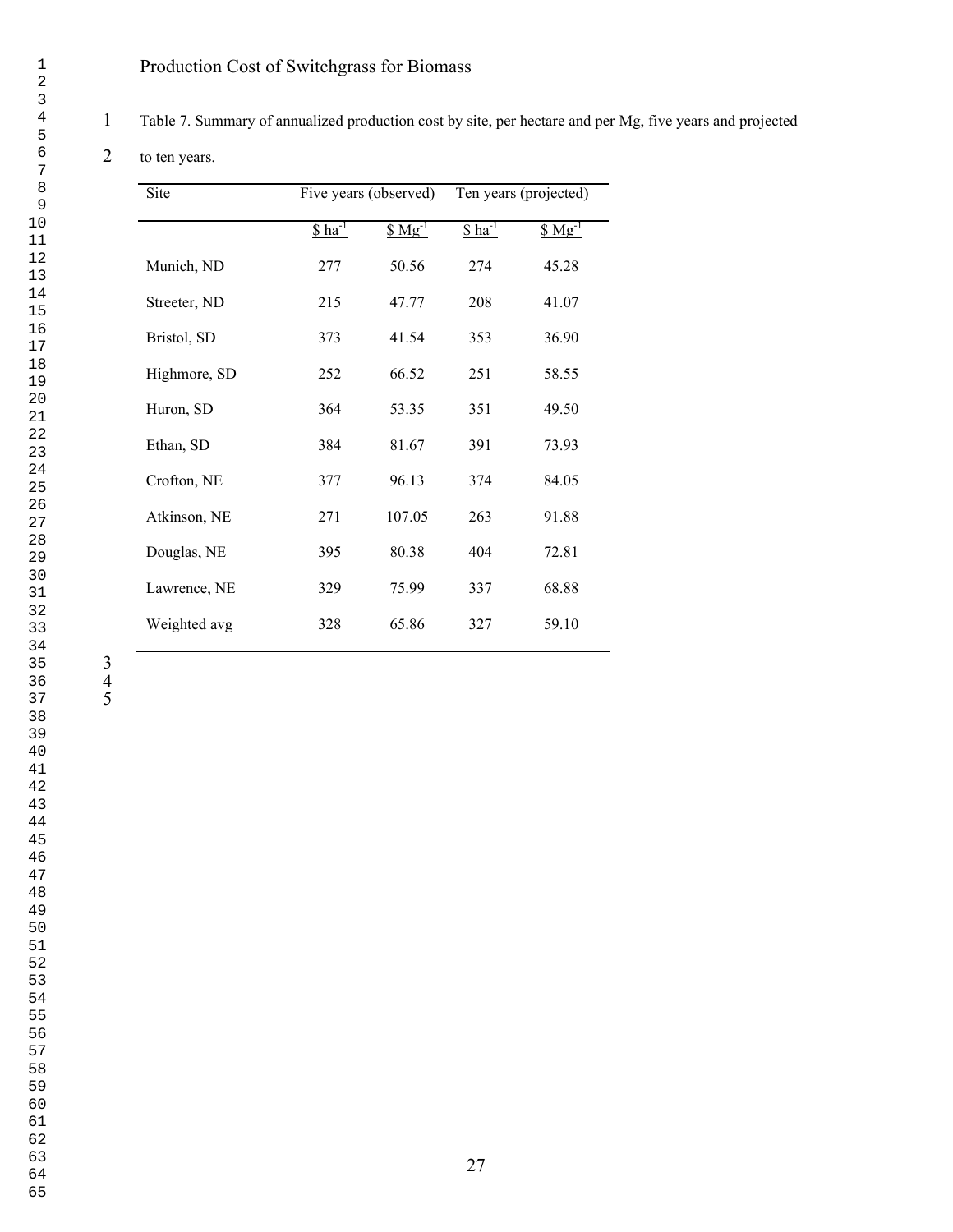|              |                  | Harvest year |                |                  |      |
|--------------|------------------|--------------|----------------|------------------|------|
| Site         | $\overline{2}$   | 3            | $\overline{4}$ | 5                | mean |
| Munich, ND   | 67               | 118          | 112            | 52               | 87   |
| Streeter, ND | $\theta$         | 52           | 112            | 112              | 69   |
| Bristol, SD  | 212              | 76           | 108            | $\boldsymbol{0}$ | 99   |
| Highmore, SD | $\mathbf{0}$     | 67           | 56             | $\boldsymbol{0}$ | 31   |
| Huron, SD    | $\boldsymbol{0}$ | 34           | 52             | 68               | 38   |
| Ethan, SD    | 112              | 140          | 52             | 112              | 104  |
| Crofton, NE  | 22               | 112          | 50             | 52               | 59   |
| Atkinson, NE | $\theta$         | 67           | 75             | 86               | 57   |
| Douglas, NE  | 99               | 112          | 82             | 115              | 102  |
| Lawrence, NE | 84               | 110          | 90             | 90               | 93   |
| Weighted avg | 59               | 90           | 79             | 71               | 75   |

1 Table 8. Nitrogen applications (kg ha<sup>-1</sup>) by harvest year for switchgrass fields managed as a bioenergy crop.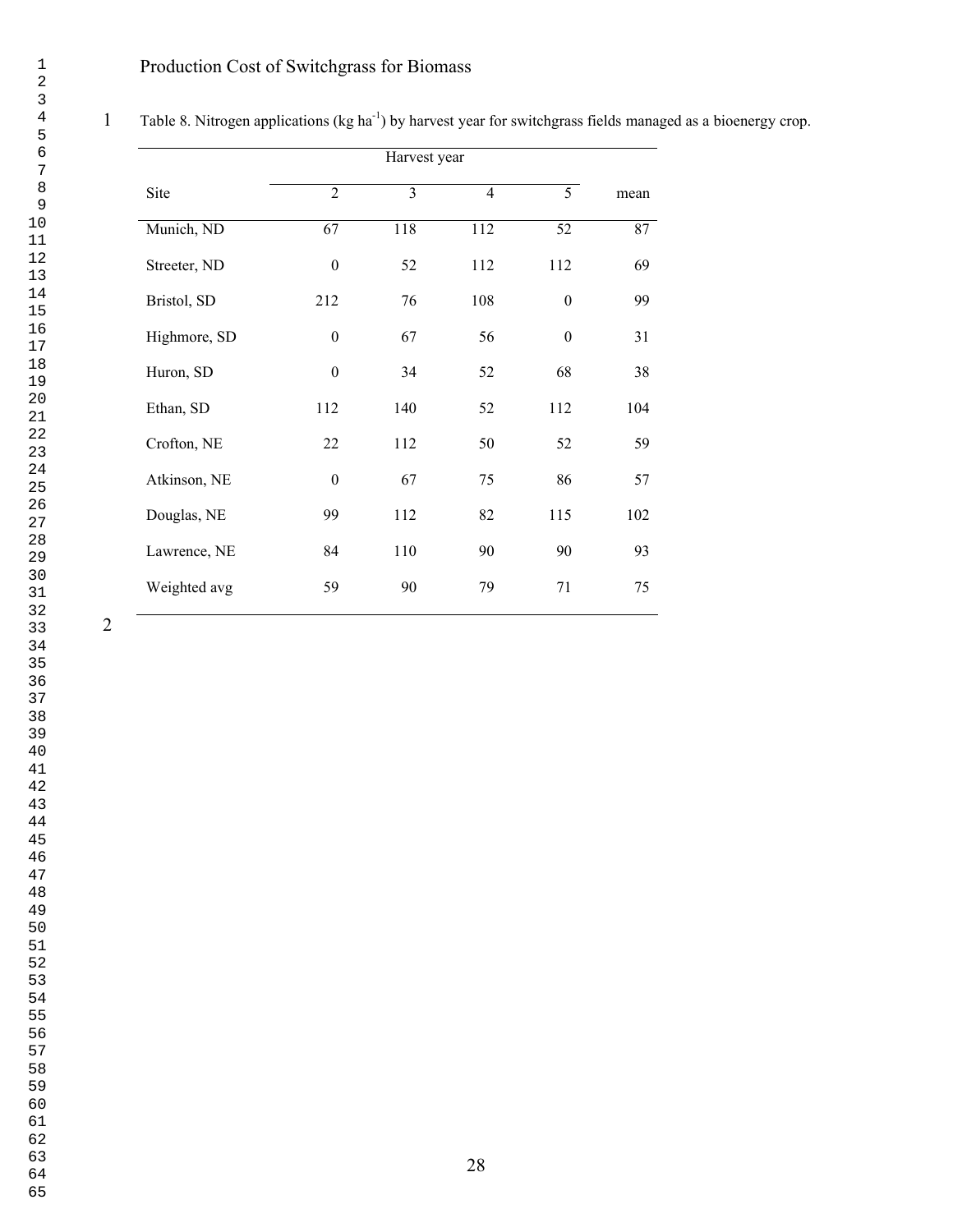|              |           |          |                | year           |                |                |
|--------------|-----------|----------|----------------|----------------|----------------|----------------|
| site         | Pre-plant | 1        | $\overline{2}$ | $\overline{3}$ | $\overline{4}$ | $\overline{5}$ |
| Munich, ND   | Ru 2.13   | Pa 0.56, | Br 1.12        | Pa 0.35        | Ev 0.036       | Bx 1.12        |
|              |           | Az 2.35  |                |                |                |                |
| Streeter, ND | Ru 2.03   | Ba 2.10, |                | Pa 0.56        | Ru 4.48        | 24D 2.24       |
|              |           | Pa 0.56  |                |                |                |                |
| Bristol, SD  |           | Pa 0.38, | Az 4.48,       | Az 0.15        |                | 24D 1.12,      |
|              |           | Su 0.84, | Cu 2.24        |                |                | Az 1.12        |
|              |           | Az 2.69, |                |                |                |                |
|              |           | Bu 1.02, |                |                |                |                |
|              |           | Cu 1.68, |                |                |                |                |
|              |           | Br 1.68, |                |                |                |                |
|              |           | Gr 3.00  |                |                |                |                |
| Highmore, SD | Ru 3.80   |          | Pa 0.56        |                |                |                |
| Huron, SD    |           | Pa 0.56  | 24D 1.68       | $Cl$ 0.56      | Cl 0.07,       | $Cl$ 0.56,     |
|              |           |          |                |                | Az 0.30        | Az 4.66        |
| Ethan, SD    |           |          | At 2.24,       |                |                | Cl 0.70        |
|              |           |          | Pa 0.65        |                |                |                |
| Crofton, NE  |           | Az 3.50  | Az 2.66,       | 24D 3.42       | Gr 1.88        | 24D 3.36       |
|              |           |          | Pa 0.56        |                |                |                |
| Atkinson, NE |           | RU 3.25, | Pa 0.63,       |                |                |                |
|              |           | Az 3.25  | Ra 0.77        |                |                |                |
| Douglas, NE  |           | Az 1.12  | Pa 0.60,       | Gr 2.24,       |                |                |
|              |           |          | Az 1.12        | Az 4.48        |                |                |
| Lawrence, NE |           | A44.80   |                |                | 24D 1.35       |                |

1 Table 9. Amounts of herbicides applied (kg ha<sup>-1</sup>) by location on switchgrass fields managed for bioenergy.

24D= 2,4-D; A4=Atrazine4C; At=Atrox; Az=Atrazine; Ba=Banvel; Br=Bromac; Bx=Bromoxynil; Cl=Clarity; Ev=Everest; Gr=Grazon; Pa=Paramount; Ra=Ratrex90; Ru=Roundup; RU=Roundup Ultra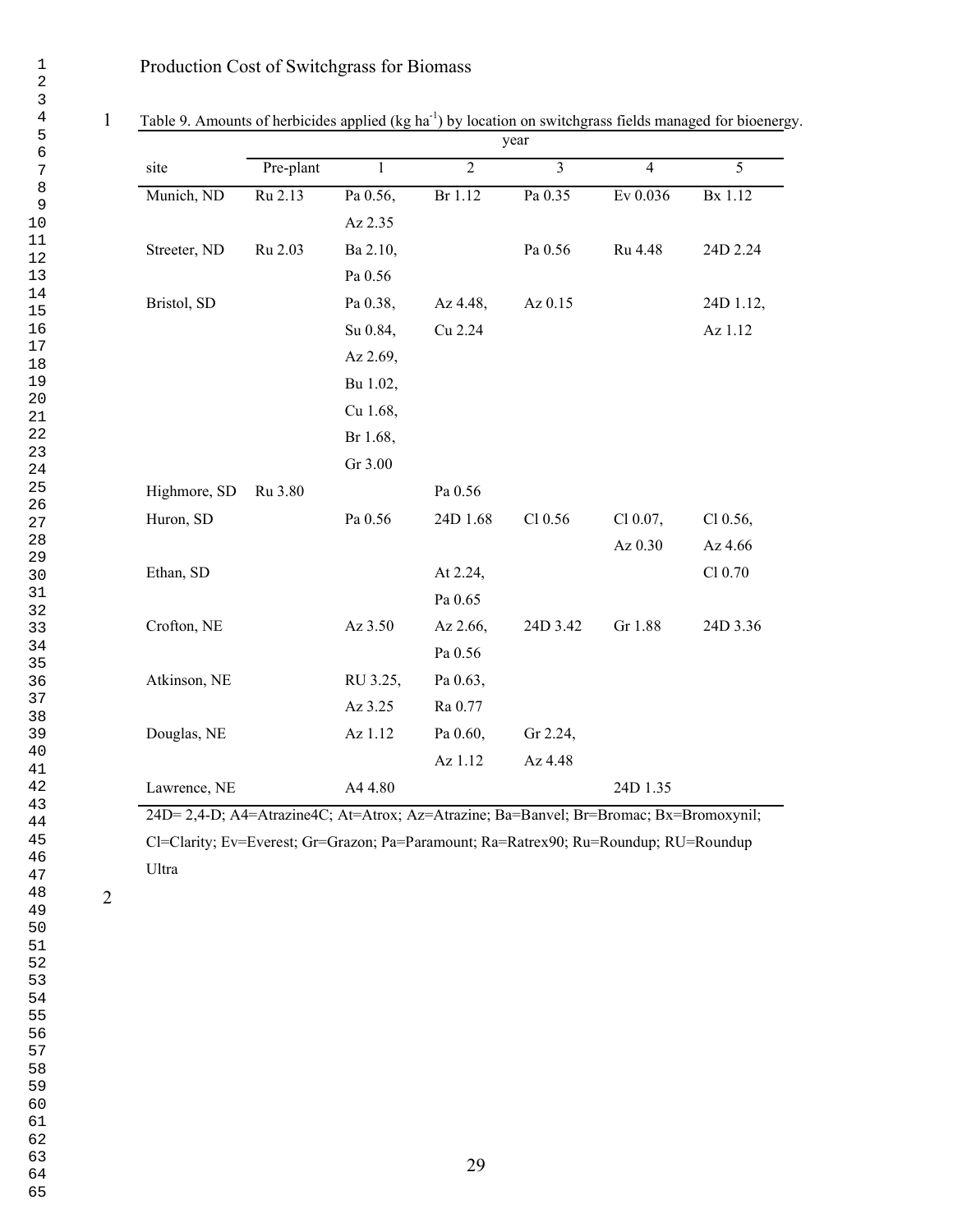### Table 10. Weather data for switchgrass locations.

|                                       |                          |         |      |          |      |                          | $5-yr$  |            |
|---------------------------------------|--------------------------|---------|------|----------|------|--------------------------|---------|------------|
|                                       | 2000                     | 2001    | 2002 | 2003     | 2004 | 2005                     | mean    | 30-yr mean |
| Annual precipitation (mm)             |                          |         |      |          |      |                          |         |            |
| Munich, ND                            | $\overline{\phantom{0}}$ | 458     | 516  | 351      | 599  | 577                      | 500     | 460        |
| Streeter, ND                          |                          | 396     | 414  | 369      | 562  | 411                      | 430     | 434        |
| Bristol, SD                           |                          | 414     | 427  | 518      | 683  | 664                      | 541     | 560        |
| Highmore, SD                          |                          | 436     | 293  | 384      | 609  | 473                      | 439     | 472        |
| Huron, SD                             |                          | 680     | 378  | 417      | 755  | 655                      | 577     | 531        |
| Ethan, SD                             |                          | 642     | 526  | 479      | 714  | 733                      | 619     | 581        |
| Crofton, NE                           | 605                      | 825     | 553  | 642      | 722  | $\frac{1}{2}$            | 669     | 706        |
| Atkinson, NE                          | 426                      | 716     | 344  | 395      | 564  | $\frac{1}{2}$            | 489     | 627        |
| Douglas, NE                           | 658                      | 965     | 548  | 579      | 743  | $\overline{a}$           | 699     | 779        |
| Lawrence, NE                          | 678                      | 760     | 612  | 617      | 689  |                          | 671     | 679        |
| Mean annual temperature $(^{\circ}C)$ |                          |         |      |          |      |                          |         |            |
| Munich, ND                            |                          | 3.3     | 2.5  | 2.6      | 1.9  | 3.3                      | 2.7     | 3.6        |
| Streeter, ND                          |                          | 5.3     | 4.7  | 4.3      | 4.2  | 5.3                      | 4.8     | 4.3        |
| Bristol, SD                           |                          | 7.2     | 7.3  | 6.9      | 7.0  | 6.7                      | $7.0\,$ | 6.1        |
| Highmore, SD                          |                          | 7.9     | 8.2  | 7.9      | 7.6  | $8.0\,$                  | 7.9     | 6.5        |
| Huron, SD                             |                          | 7.7     | 8.3  | $7.8\,$  | 8.1  | 8.7                      | 7.7     | 7.4        |
| Ethan, SD                             | $\blacksquare$           | $8.2\,$ | 8.7  | 8.9      | 9.2  | 9.8                      | 8.2     | 7.9        |
| Crofton, NE                           | 9.2                      | 9.4     | 9.4  | 9.1      | 9.2  | $\overline{\phantom{0}}$ | 9.2     | 8.8        |
| Atkinson, NE                          | 10.3                     | 10.3    | 10.3 | $10.2\,$ | 10.3 | ÷,                       | 10.3    | 9.1        |
| Douglas, NE                           | $11.1\,$                 | 11.2    | 11.3 | 10.7     | 10.7 | $\blacksquare$           | 11.1    | 10.3       |
| Lawrence, NE                          | 12.8                     | 12.6    | 12.6 | 12.1     | 11.9 | -                        | 12.8    | 11.4       |
|                                       |                          |         |      |          |      |                          |         |            |